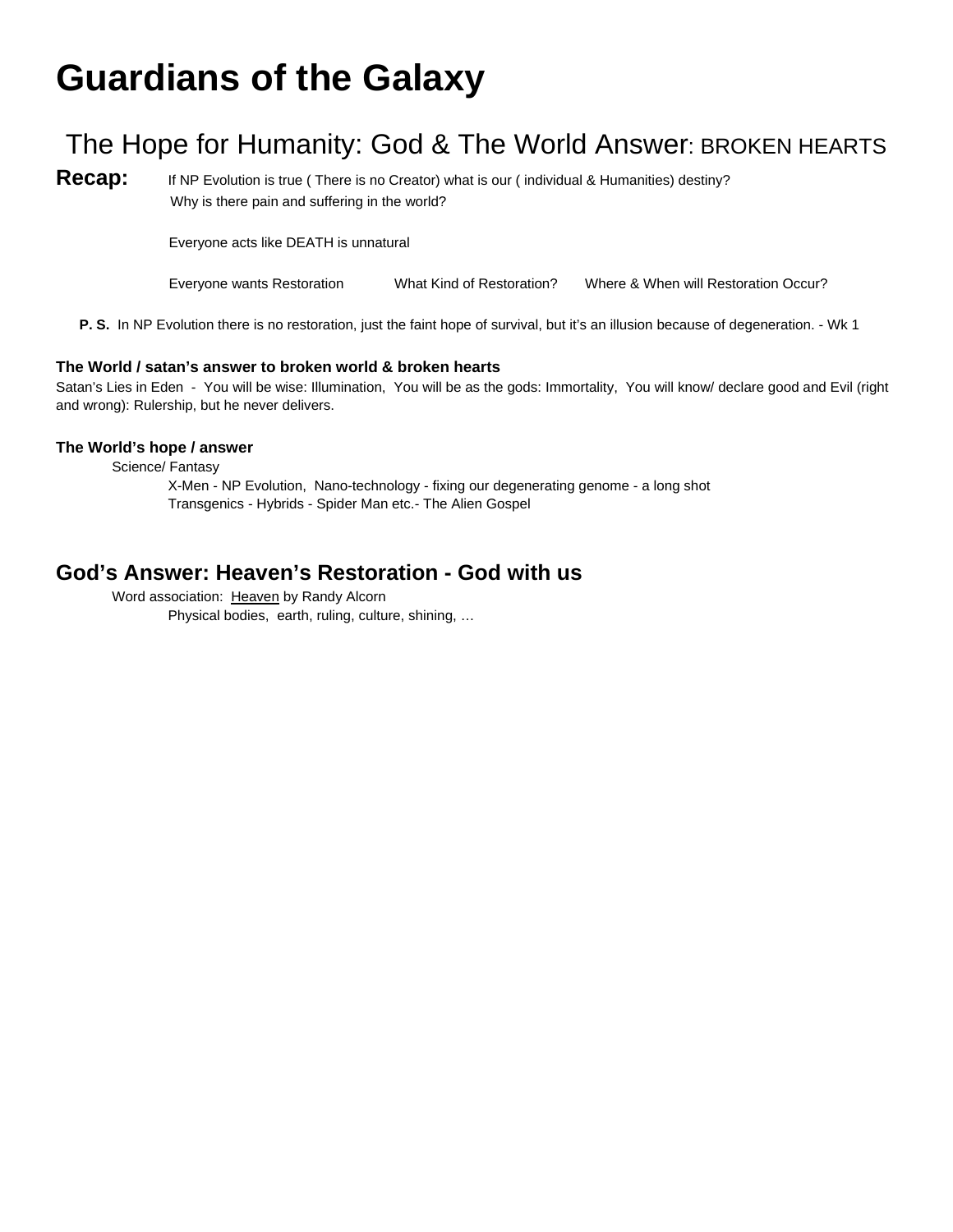# **Eden to Heaven in fifteen Minutes**

(this one supernatural view of Biblical history) I recommend you learn the different views and decide for yourself

God's Plan: overview *A Christmas Story* you may have never heard

#### **Creator Yahweh - Godhead:** God is perfect relationship, the three in one,

equality with roles of Father, Son and Spirit.

He is the only immortal eternal being without beginning or end – outer-dimensional being, who creates all other dimensions.

1 Timothy 1:17, 6:15-16, Psalm 104:2, 1 John 1:5-7, Colossians 1:16, Revelation 4:8-11, Isaiah 57:15, 46:9-10, 48:3-17, Proverbs 8

○ God creates all beings with the choice to live with Him, to be in His will, or to chose against their Maker, but in so doing facing the consequences of separation from the Source - which is Death. Romans 6:23

**Creation of Supernatural/Divine Beings** – inter-dimensional beings they belong to the supernatural / elohim realm they have equality with roles. They have a beginning, few have wings.

- Rulers thrones: the council, sons of God ( bene ha elohim/elim) watchers, stars
- Guardians: cherubim, seraphim, archangels
- Messengers: malachim = Angel

They are God's heavenly / supernatural / divine family or government.

Daniel 7:9-14, Psalm 29:1-4, 82, 89:6-8, 95:3, 96:4, Isaiah 6:1-4, 14:13, Job 1:6, 2:1, 38:4-7, 15:7-9, Jeremiah 10:11, 23:18, Colossians 1:16, Deuteronomy 32:8-9 & 43, Genesis 6:2-4, Isaiah 14, Gen 6:4, Dan 4:13-23, 2:11,47, 7:10; Job 1:6, 7:20, 38:1-7; Luke 20:35-36, Ps 58:1, 82, 97:7, Deut 10:17, 29:26, 32:8-34; Jer 10:11, Ezekiel 28:2, Gen 10-11; 1 Cor 8:4-6; Rom 8; 1Pet 3:22; Mat 5:9,26:53; Heb 12:22; Gal 3:26, Daniel 2:11, 47, 1 Corinthians 8:4-6, Rom 8, 1Pet 3:22

bene elohim / elim (sons of God) Job 1:6, Job 2:1, Job 38:7, Psalm 29:1, Genesis 6:2, 4 The elohim of Psa 82 are in a council that, according to Psalm 89:5-8, is in the heavens.

### **Creation of Humanity - Imagers:** Guardians of the Garden in Eden.

God has always wanted humanity to be part of this diving council-family, To be his imagers reflecting His glory ruling on Earth and walking with the Word - Emmanuel who is with us.

Adam and Eve have equality with roles.

- **God plans for them:**
- Illumination himself- the Word walking withthem
- $\bullet$  Immortality eating of the tree of life,

• Rulership - dominion mandate -- extend the kingdom of god throughout the earth and beyond as guardians over humanity, animals & nature.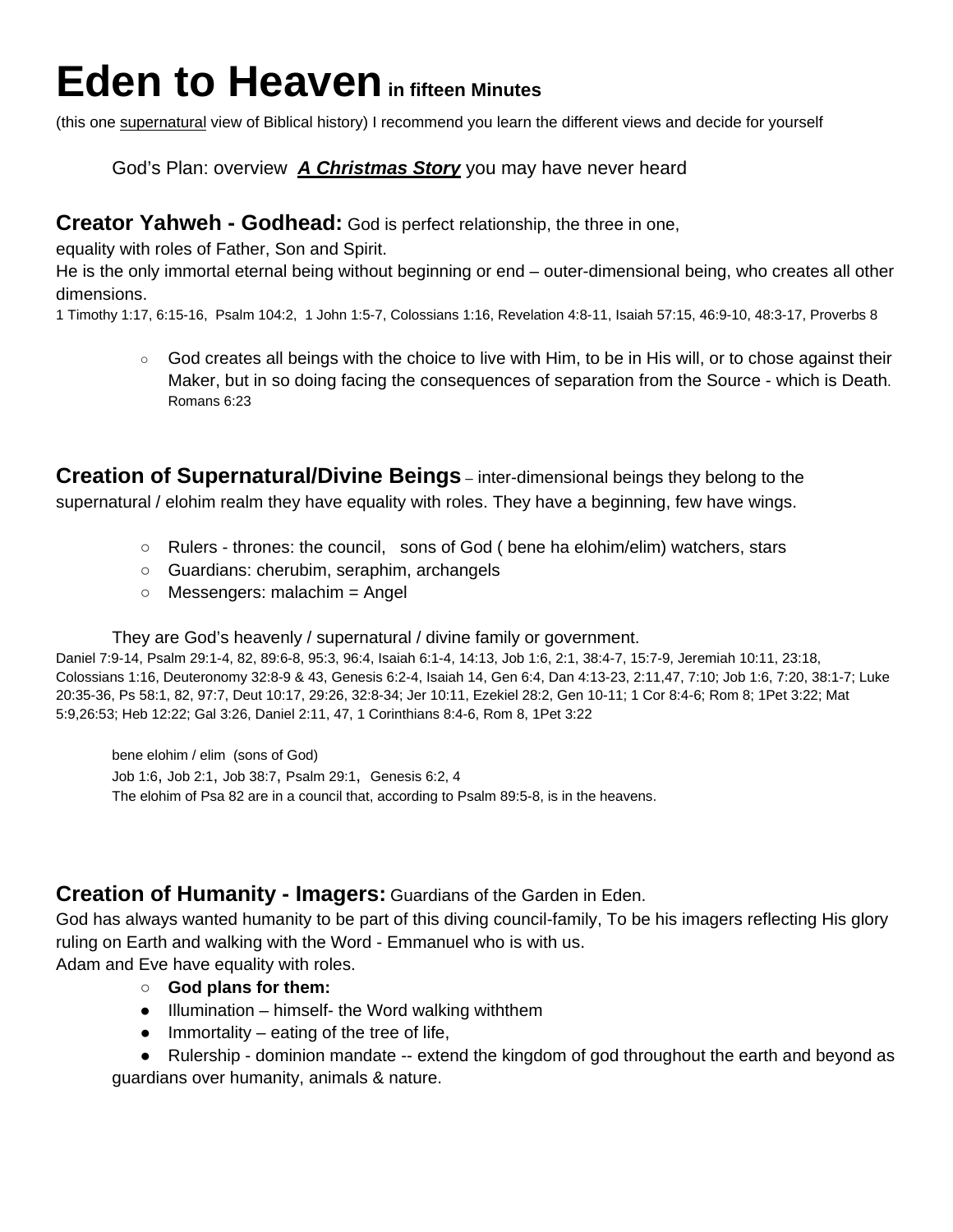**The Shining One:** Who is this being? A throne holder, guardian cherub of Eden - Nacash rebels and God allows a test of humanity's relationship with our creator. he offers shortcuts to God's promises. Gen 3, Isaiah 14, Ezekiel 28, Rev 9:1, 6:13, Eph 3:10,6:12; Luke 21:26, Gen 3:14-15, Revelation 12:3-9, Heb 12:22

○ **God's council / family (supernaturals)** has suffered defections. Gen 3, Gen 6, Deut 32

- ( They also have Free will- choice love relationship)
- God allows Supernatural beings to rebel, and test humanity Eden, Gen 6 incursion, Babel, Israel (OT wars), the Church (persecution- opulence), Revelation's - Armageddon - God wants relationship, but will test our love, our abiding, and grow us into the image of his son - Jesus.

**First Test of Humanity & Rebellion:** The fall is (God's test of relationship/abiding trust) it postpones God's original plan. God uses/ allows the Nacash to test Adam and Eve (humanity see Job, etc.)

- We deserve Death, but receive grace, and a path to restoration.
- **God promises restoration through the "seed of the Woman", who will defeat death, and bring judgment on all evil fallen beings, and a restoration to God's initial plan.**

**This is the First Prophecy in the Bible, and it is about Christ and Christmas**

## **Second Test of Humanity: Incursion - Genesis 6**

- Supernatural beings (Sons of God) leave their first estate habitation, abode and cohabitate with humanity taking wives and fathering offspring during the days of Jared and Enoch. Judgment: these fallen sons of God are imprisoned, for the day of battle - released in a final Armageddon rebellion, all judged and sent to lake of fire - second death.
- Seed war of races? hybrid versus human Supernatural /human hybrids -Nephilim giants. Their goal is to wipe out humanity and the linage of the messiah

2 Pet 2:4 God did not spare the messengers when they sinned consigned them to Tartarus keeping them for judgment..., Luke 8:30-31 Abyss judgment

Jude v6 The messengers/angels which kept not their first estate/habitation,(sp bodies) He has reserved in chains under darkness till judgment of the great day. 1 Pet 3:19-20, Numb 13:33, Amos 2:9

**The Flood Cataclysm of Noah:** Rescue and judgment of Humanity -- Supernatural /human hybrids - Nephilim /giants and evil humanity judged, and the righteous believers in Yahweh save through Noah and the Ark. The dead hybrids become disembodied spirits, ghosts, demons, shademe/ shades.

- Three cataclysms (my scientific and historical deductions)
	- Fountains of the deep burst open flood event
		- post-flood waterlogged planet with inland oceans
	- Rapid climate change Ice age, meteoric bombardment, plate tectonic movement and equalization - plateau and mountain building
	- Rising oceans flood land masses- Black sea and flood costal cities- Days of Peleg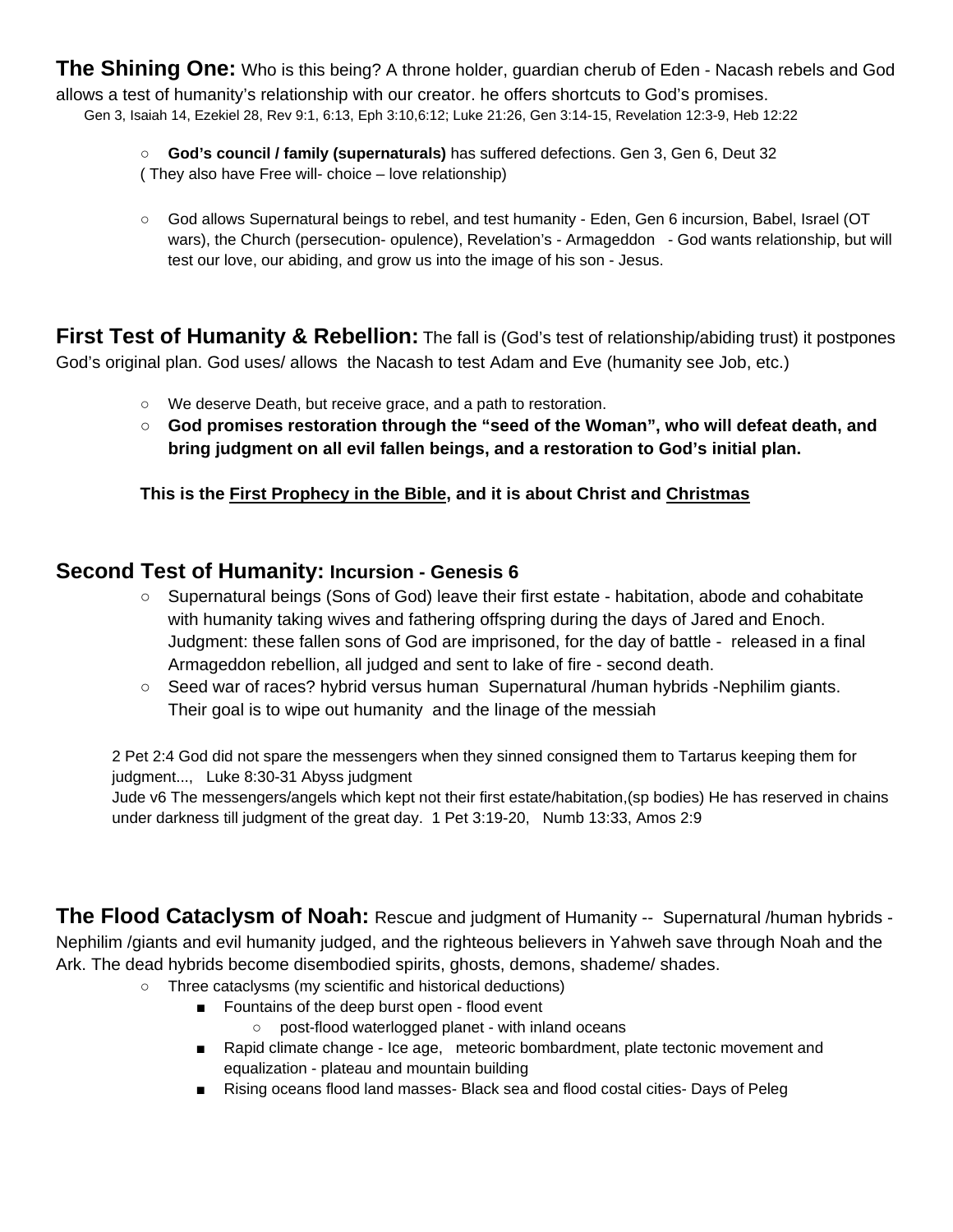**The Babel Rebellion:** The people create at tower – a fake mountain - upon which to reach the heavens and attract the gods. Their pyramid is a counterfeit, copy of the mountain of Eden where Gods council met and heaven touched earth. (See ancient cultures and Chinese characters.) God confuses their languages and divides the nations into 70 groups "according to the number of the sons of God". God gives the nations over to their self- willed desire to NOT follow him; as punishment the nations are "allotted" / given over to lesser elohim rulers - sons of God (counterfeit gods of the nations). They create their own origin stories and mythologies (counterfeit histories). Many become corrupt and are judged, stripped of immortality etc..

Psalm 82, Daniel , Gen 11-12, Deuteronomy 4:19-20, 32:8-9

- The ice age ends and gives way to cold / warm cycles
- The earth divided in days of Peleg either rising ocean levels and settling contents, or people's dispersion Genesis 11:16-19, Gen 10-11, 1 Chronicles 1

#### **Abraham & Israel:** God then raises up a new family ex nihilo – Abraham / Israel.

God promises a land full of giant tribes to Abraham. War of the seeds - OT Wars the seed of the Nacash seeks to destroy God's chosen seed people and messiah- God fights back (turf- land war)

Gen 12, Exodus 4:22-23, Hosea 11:1, Deut 14:1, Jeremiah 3:19-20, Hosea 1:8-11, Daniel 7:9-10, & 13-18, Job 38:4-7, 1 Kings 22:19, Nehemiah 9:6, Deut 17:2-3, 2 Kings 5:10-19, 1 Samuel 5

### **The Seed Promise - Emmanuel:** God with us. Jesus fulfills all the places Israel failed.

He is tested by the accuser, and he is the son of David –son of Abraham, son of Adam – son of God. He Fulfills the law, and defeats the nacash- accuser and death. He give believing disciples the seed of restoration - the holy spirit. God's kingdom restored 70 disciples are sent out to call the nations back to God Luke 11 - Believers are Daniel's mountain and tree.

**The Church** inherits the status of and promises to Israel– in Jesus – Christians are the new sons of God. Gal 6:16. The seed becomes the Bride- tree, just as we are seeds becoming restored "sons/ children" of God.

1 Peter 5:7-9; 2 Corinthians 2:11; James 4:7

- The kingdom suffers violence the accuser of the believers persecution war of Christ followers.
- The revealing of the sons of God. Humanity will become "divine"/ image of Christ- Spirit empowered of the supernatural realm ("like Him-Jesus") at death / glorification and rule with Christ at his coming. 1 John 3 – our final state?
- Restored humanity, restored earth, restored universe, restored destiny.

John 1:12, 8:44-45, Galatians 3:26-29, 6:16, Daniel 7, 1John 3, Romans 8:14-23, 1 Corrinthians 15, Zechariah 14, Joel 3:9- 12, Isaiah 24:21-22, Matthew 24:29-31

**Christ's return - Armageddon Battle:** Another test of Humanity. There is a supernatural and human war against God and his children- the cumulating event. This plan to re-institute redeemed humanity to "divine" ruler-ship status will be opposed by the fallen sons of God (imprisoned Gen 6 - Watchers- Book of Enoch) and their spiritual leader (Satan) and their own god-man-king (Antichrist)

- As "sons of God" we are called to overcome evil & the evil ones, character growth into image of Christ, this explains God's allowed existence and use of evil beings.
- Christ reigns on earth with believers last test of Believer's stewardship Millennium Satan is released to a final testing of humanity.

Daniel 11:40-45, Revelation 7, 36:6-18, 39:2, &13-14, 13:1, Isaiah 14:6, 24:21-22, Job 26:5-6, Luke 8, Ezekiel 32:27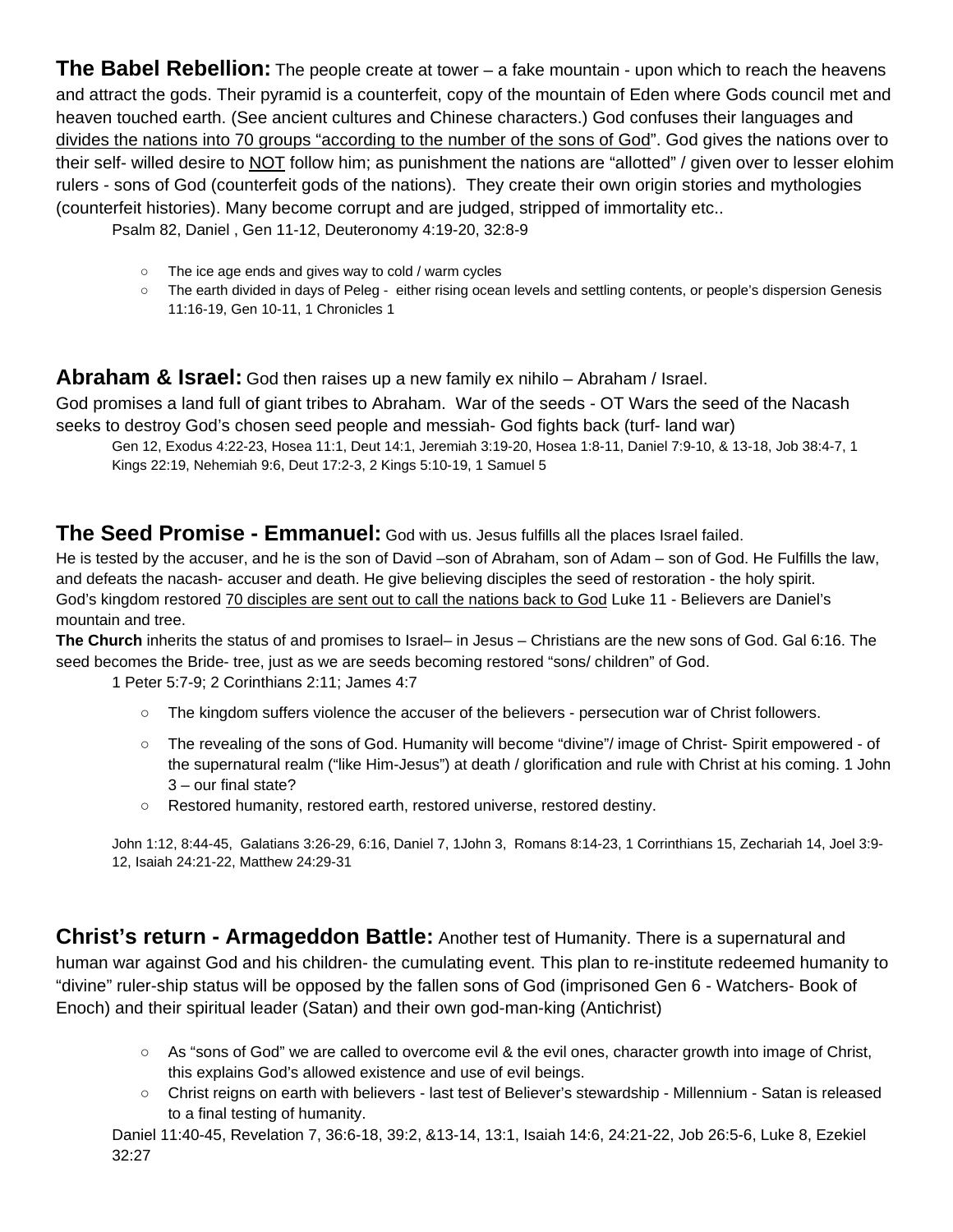**New Heavens and Earth:** restored and reunited as God dwells with man. God's story and restored family take on his original purpose of dominion over the universe, as king, servant rulers and caretakers of God's creation. The real story begins…

- Walk with Jesus in God's presence illumination
- Spirit empowered bodies immortality
- Exercising kingdom dominion on earth and the universe as guardians of the galaxy Rulership

**Rev 21:1** Then I saw a new heaven and a new earth, for the first heaven and the first earth had passed away, and the sea was no more.

**Is 65:17** "For behold, I create new heavens and a new earth, and the former things shall not be remembered or come into mind.

**1 Corinthians 2:9-10** However, as it is written: "What no eye has seen, what no ear has heard, and what no human mind has conceived" -- the things God has prepared for those who love him- **<sup>10</sup>** But unto us God revealed them through the Spirit: for the Spirit searcheth all things, yea, the deep things of God.

**Hebrews 12:27** The words "once more" indicate the removing of what can be shaken--that is, created things--so that what cannot be shaken may remain.

**2 Peter 3:10** But the day of the Lord will come like a thief. The heavens will disappear with a roar; the elements will be destroyed by fire, and the earth and everything done in it will be laid bare.

**2 Peter 3:13** But in keeping with his promise we are looking forward to a new heaven and a new earth, where righteousness dwells.

**Isaiah 66:22** "As the new heavens and the new earth that I make will endure before me," declares the LORD, "so will your name and descendants endure.

**Romans 8:21** that the creation itself will be liberated from its bondage to decay and brought into the freedom and glory of the children of God.

#### **Judgment of supernaturals and their everlasting destruction before humanity**

Eze 28:18-19; Rev 2:11, 20:6,14, 21:8; Matt 7:13, 10:28; Rom 9:22; James 4:12; Ps 92:7; Is 38:17; 2Thes 1:9; 2Pet 2:12, 3:7; Rev 17:8,11; Acts 3:23; Heb 10:39 (Note) The order of above events are under debate & question.

I heard a loud voice from the throne, saying, "Behold, the tabernacle/dwellling of God is among men, and He will dwell among them, and they shall be His people, and God Himself will be among them, [4a](http://biblehub.com/revelation/21-4.htm)nd He will wipe away every tear from their eyes; and there will no longer be any death; there will no longer be any mourning, or crying, or pain; the first things have passed away. Revelation 21:1-4 **[Ezekiel 37:27](http://biblehub.com/ezekiel/37-27.htm) [Leviticus 26:11](http://biblehub.com/leviticus/26-11.htm) [Exodus 29:45](http://biblehub.com/exodus/29-45.htm) [Exodus 25:8](http://biblehub.com/exodus/25-8.htm)**

**Q&A - Last words and split into groups**